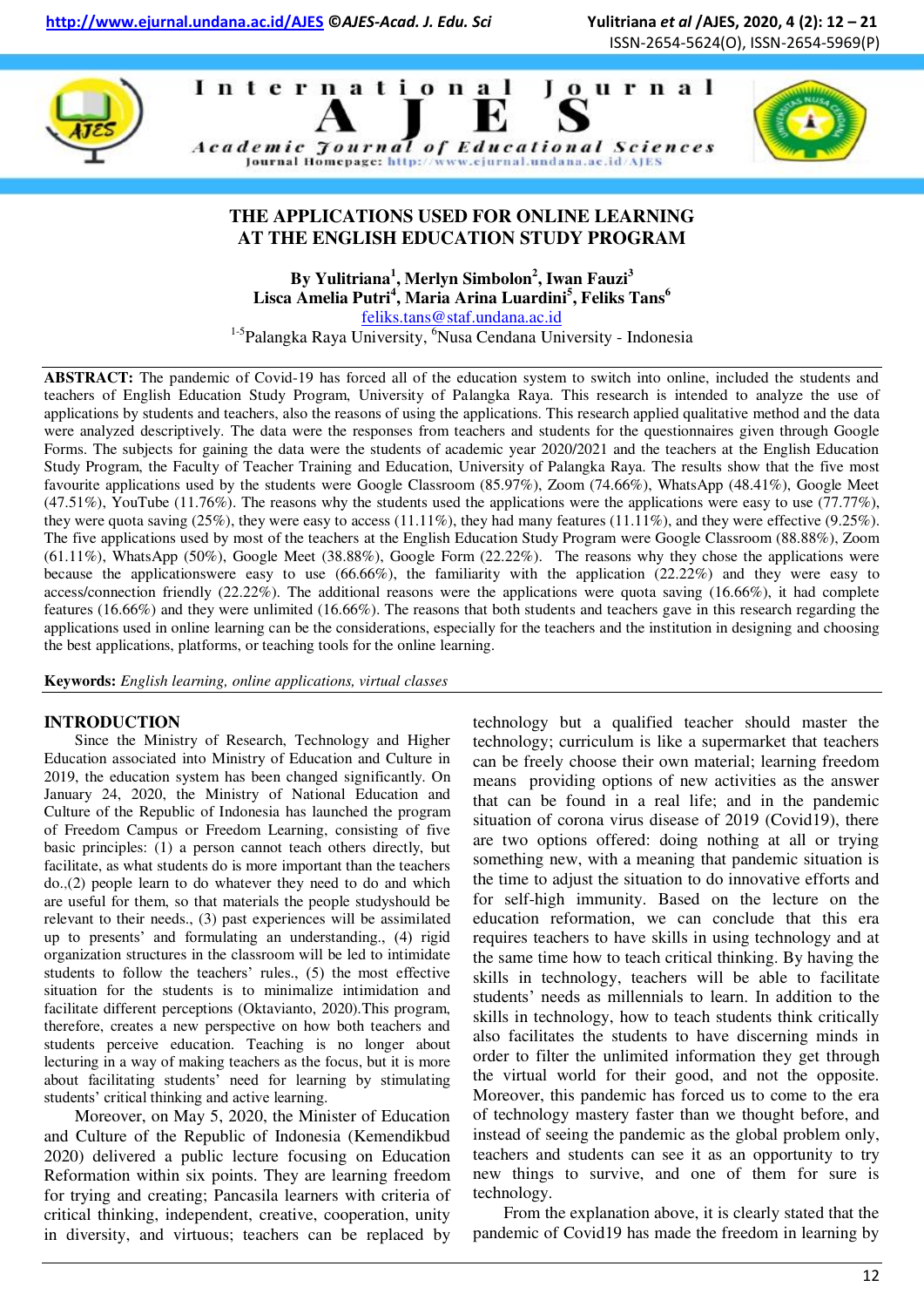applying information technology (IT) to be conducted by all education levels. It is right that "Technology won't replace teachers, but teachers who use technology will probably replace teachers who don't" (Wheeler, 2013). This means that the use of IT cannot be denied to help all teachers and students to pursue the knowledge and skills. For this purpose, this research was intended to analyze the applications used by both students and teachers for online learning at the English Education Study Program, at the Faculty of Teacher Training and Education, the University of Palangka Raya in facing the era of Covid19. In addition, this research also analyzed why the applications used by both students and teachers in teaching and learning English.

Based on those problems, this research is tried to analyze the following areas: (1) the applications used by most of the students at the English Education Study Program, (2) the reasons of using the applications by the students, (3) the applications used by most of the teachers at the English Education Study Program, and (4) the reasons of using the applications by the teachers

In this case, the data collecting was focused on the applications used by both the students and lecturers and why they used those applications. The questionnaires were given to all students of the academic year 2020/2021 and all the teachers of the English Education Study Program who were teaching online learning in academic year 2020/2021.

#### **LITERATURE REVIEW**

The era of disruptive 4.0 is indicated by the use of digital or digitalization in all aspects of life. The history of Industrial Revolution itself has changed for times. which Industrial revolution 1.0 in the 18s century with the finding of steam engine, 2.0 in 19s-20s century was indicated by the use of electricity, 3.0 in 1970s was indicated by applying computerization, and 4.0 stating in 2010s by the use of internet of thing (Prasetya and Trisyanti, 2018). The era of 4.0 has also change education perception from a classroom meeting into a virtual meeting. Moreover, the pandemic situation of corona virus disease has made all levels of education apply virtual classes.

However, before the pandemic, the use of internet and the things has been applied for online and offline classes. Electronic learning or E-Learning started in 1970s (Waller and Wilson, 2001 in Darmawan, 24:2014), but it becomes commercially and vastly developed in 1990s (Kamarga, 2020 in Darmawan 25:2014).

Therefore, E-Learning is the application of ICT, and it is still new in Indonesia as it was known commercially in 1995. E-learning is online learning since it uses electronic devices such as telephone, audio, videotapes, satellite transmission or computer (Darmawan, 25:2014).

In conducting the online learning, there are some types of learning that can be applied. According to Som (NauduSom, 1:2006), E-Learning can be classified as the following: (1) Individualized Online Learning in which students individually access the online sources through intranet or internet, (2)Synchronous Group Learning in which students work synchronously (at the same time and at the real time) in small groups using intranet or internet and (3)Asynchronous Group Learning in which students

work in groups asynchronously (not at the real time and not at the same time) using intranet or internet. In this type, students share the work for each group member and each of them works individually at time available for them.

Some researches and programs apply internet and the like for teaching learning process. Starting from 2017, the programs for professional teacher or certified teacher within upgrading program of *Pendidikan dan Pelatihan Guru* (PPG) has used online interaction among the participants (teachers), tutors (teachers at university) and the committee (Ministry of Education and Culture). The first phase was online classes which consisted of online tutorials and video conference that could be accessed on [http://ppgspada.brightspace.com](http://ppgspada.brightspace.com/) (SPADA, 2018 and 2019) by login into SPADA: Hybrid Learning PPG DalamJabatan.

The students of English Education of University of Palangka Raya have also conducted researches by using application from various sources, such as Play-Stores or Google Chrome to help teaching learning English. They are (1) The Effect of YouTube Video on Students Writing Skill of Descriptive Text at MTs Miftahul Jannah Palangka Raya, by ElicHongky (2020), (2) The Effect of Vlog on Students" Speaking Ability at the Tenth Grade of SMA Nusantara Palangka Raya, by Otniel Rolando (2020), (3) The Effect of Subtitled English Video Blog in YouTube as A Media On Writing Descriptive Text at Tenth Grade Students of SMA Negeri 5 Palangka Raya, by I WayanUsada (2020), (4) The Effect of "Cooking Mama" Game on Students" Ability in Writing Skill of Procedure Text at Seventh Grade Students of SMP Nusantara Palangka Raya, by Hendri (2020).

All of the researches were addressed to help the students at SMP and SMA levels in learning English. On the other hand, this research analyzed the applications used by the students and lecturers at university level, more specifically at the English Education Study Program, UPR in academic year 2020/2021. Therefore, the framework is needed in order to have general guidance on how the research was conducted as the follows.



#### **METHOD AND PROCEDURES**

This qualitative research applied descriptive method in analyzing the data. The data were the responses from teachers and students for the questionnaires given through Google Forms. The questionnaires consisted of questions for research problem (1) the applications used the most by the students at the English Education Study Program, and (2) the reasons why the students used the applications, (3) the applications used the most by the teachers at the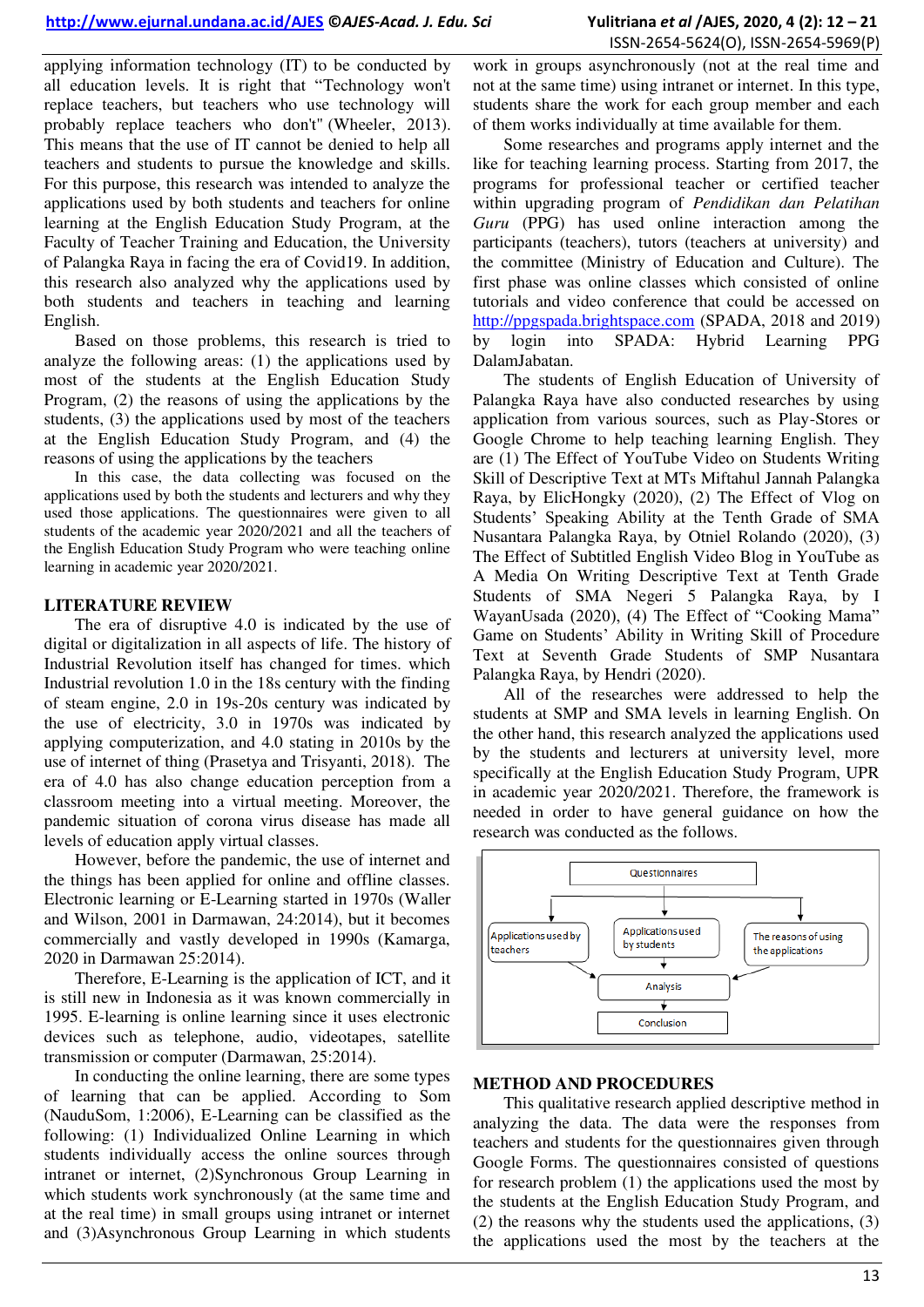The subject for gaining the data were the students of academic year 2020/2021 and the teachers at the English Education Study Program, the Faculty of Teacher Training and Education, University of Palangka Raya. However, in order to get the profound description, the data analysis procedures can be explained as the following:(1) the researcher focused on giving meaning to or giving explanation to the percentages of the number of students and teachers responded to each question in the questionnaires. The percentages focused were on the percentages that were 40 % of the students or teachers or higher. It worked the same thing for the reasons of why the applications were used for online learning during the semester. For each table the top five of percentages of the criteria in the tables were also the main concern in the analysis. (2)As the research also referred to the use of applications whether they were used for synchronous or asynchronous, individual or group learning, the analysis was also linked to types of online learning as each type (individual, group, synchronous, and asynchronous learning) also used certain applications. The data were gotten from the responses in the Google Forms. After the analysis, the conclusions were drawn.

#### **RESULTS**

The data from questionnaires made by Google Form for students and for teachers were then presented as the following.

#### **Applications used by students at the English Education Study Program**

There were 221 students of the English Education Study Program UPR who responded to the questionnaires. According to the result of the questionnaire, 99.1 % of the students had online learning in all subjects they had during the semester. It is shown by the following chart from the Google Form.





The next chart shows the applications used by the students for the online learning this semester.

# ISSN-2654-5624(O), ISSN-2654-5969(P)

#### Chart 3. Applications for Online Learning



In order to have the percentages of the apps used by the students in an organized order, the data in the diagram above are tabulated as the following. (The apps are ordered from the highest percentage of use to the lowest percentage).

Table 1. Applications Used for Online Learning

| $1.11$ $\mu$ $\mu$<br>Name of the<br><b>Apps</b> | Number of<br><b>Students</b><br>using the | Percen<br>tages |
|--------------------------------------------------|-------------------------------------------|-----------------|
|                                                  | <b>Apps</b>                               |                 |
| Zoom                                             | 221                                       | 100 %           |
| Google                                           | 217                                       | 98.2%           |
| Classroom                                        |                                           |                 |
| Google Meet                                      | 204                                       | 92.3%           |
| WhatsApp                                         | 187                                       | 84.6%           |
| Google Form                                      | 166                                       | 75.1%           |
| Youtube                                          | 114                                       | 51.6%           |
| Google Drive                                     | 109                                       | 49.3%           |
| Loom Video                                       | 95                                        | 43%             |
| Google Docs                                      | 83                                        | 47.6%           |
| Padlet                                           | 59                                        | 26.7%           |
| Google Slides                                    | 47                                        | $21.3\%$        |
| Canvas                                           | 20                                        | 9%              |
| Quizlet/Quizzes                                  | 14                                        | 6.3%            |
| Slido/Mentimeter                                 | 0                                         | $0\%$           |
| Kahoot                                           | 0                                         | $0\%$           |
| Lainnya                                          | 2                                         | $0.9\%$         |

Beside the information on table 1, there were very few numbers of students (only 2 students or 0.9 %) who used other apps, such as WPS docs, Web ELLLO (English Listening Lesson Library Online), and British Council Learn English Teens.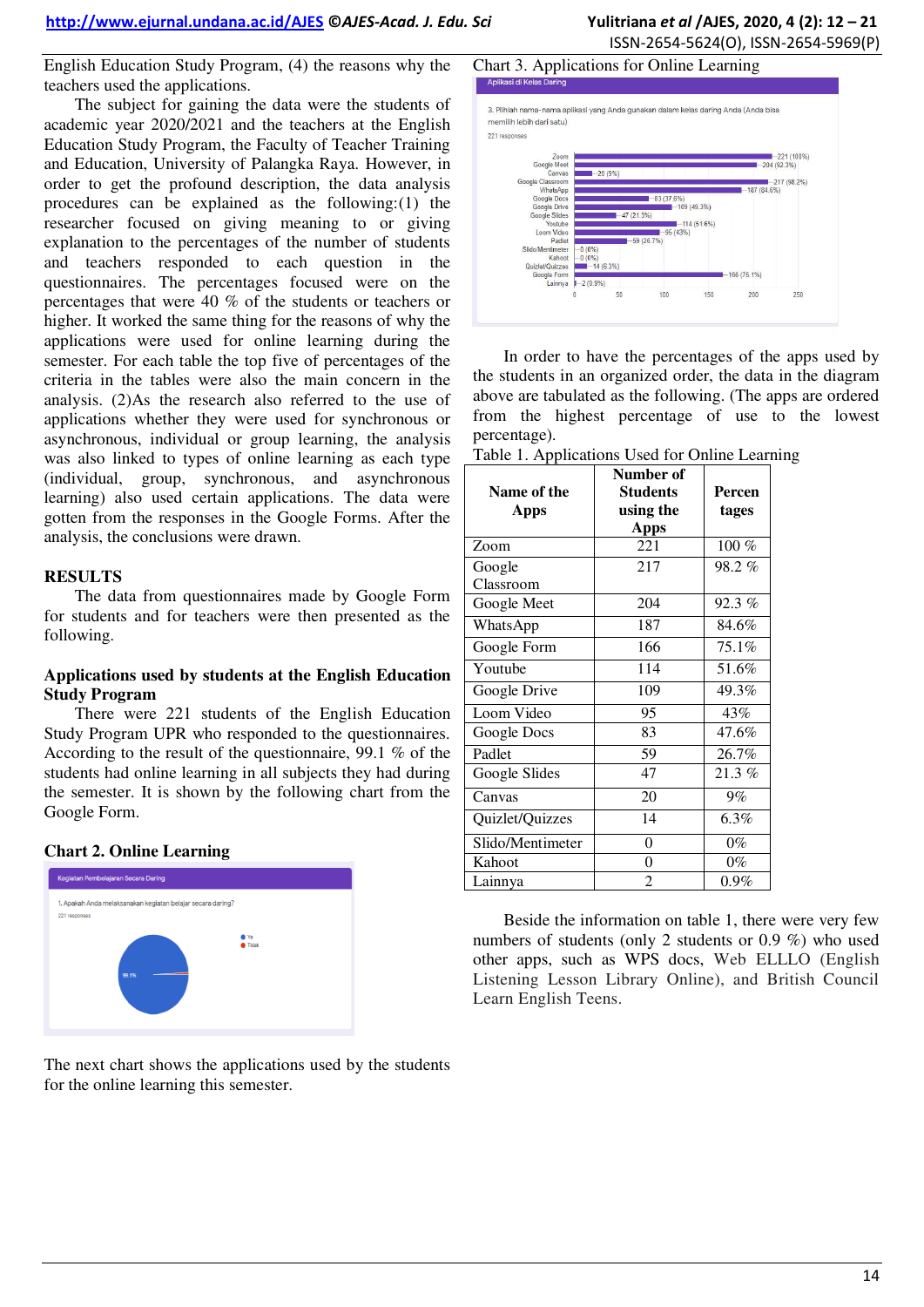Next, the following diagram shows how the applications were used by the students.

### Chart 4. The Use of the Applications



#### **The students' reasons of using the applications**

Concerning the reasons or purposes of using or not using the apps, the students responded to the options prepared for them and they could choose more than one option suitable for them. The data of the responses were tabulated in the following table.

#### Table 2. Reasons for Using the Apps

| No.            | Name of the App            | Reasons for Using the Apps in Online Learning * |                                |                                |                                |                              |                                |                                |                              |                               |
|----------------|----------------------------|-------------------------------------------------|--------------------------------|--------------------------------|--------------------------------|------------------------------|--------------------------------|--------------------------------|------------------------------|-------------------------------|
|                |                            | $\mathbf{1}$                                    | $\overline{2}$                 | $\mathbf{3}$                   | $\overline{\mathbf{4}}$        | 5                            | 6                              | $\overline{7}$                 | 8                            | 9                             |
| $\mathbf{1}$   | Zoom                       | 134 (60.63%)                                    | 38<br>(17.19%)                 | 141<br>$(63.80\%)$             | $\overline{4}$<br>$(1.80\%)$   | 53<br>(23.98)                | 8<br>$(3.61\%)$                | 68<br>$(30.76\%)$              | $\Omega$                     | $\theta$                      |
| $\overline{2}$ | Google Meet                | 91<br>(41.17%)                                  | 41<br>$(18.55\%)$              | 123<br>$(55.65\%)$             | 28<br>$(12.66\%)$              | 26<br>$(11.74\%)$            | 68<br>$(30.76\%)$              | 59<br>$(26.69\%)$              | 5<br>$(2.26\%)$              | $\overline{0}$                |
| 3              | Canvas                     | 30<br>(13.57%)                                  | 13<br>$(5.88\%)$               | 42<br>(19%)                    | 9<br>$(4.07\%)$                | 3<br>$(1.35\%)$              | 3<br>$(1.35\%)$                | 11<br>$(4.97\%)$               | 79<br>$(35.74\%)$            | 63<br>$(28.50\%)$             |
| $\overline{4}$ | Google Classroom           | 108<br>$(48.86\%)$                              | $\overline{36}$<br>$(16.28\%)$ | 152<br>(68.77%)                | 92<br>$(43.89\%)$              | 49<br>(22.17%)               | 65<br>$(29.41\%)$              | $\overline{72}$<br>(32.57%)    | $\overline{2}$<br>$(0.9\%)$  | $\overline{0}$                |
| 5              | WhatsApp                   | 64<br>$(28.95\%)$                               | $\overline{30}$<br>(13.57%)    | 174<br>(78.73%)                | $\overline{98}$<br>$(44.34\%)$ | 32.<br>(14.47%)              | 73<br>$(33.03\%)$              | 57<br>(25.79%)                 | $\overline{4}$<br>$(1.80\%)$ | $\Omega$                      |
| 6              | Google Docs                | 43<br>$(19.45\%)$                               | 24<br>$(10.85\%)$              | 86<br>$(38.91\%)$              | 21<br>$(9.5\%)$                | 12<br>$(5.42\%)$             | 21<br>$(9.5\%)$                | 33<br>$(14.93\%)$              | 55<br>$(24.88\%)$            | $\overline{18}$<br>$(8.14\%)$ |
| $\tau$         | Google Drive               | 45<br>$(20.36\%)$                               | 27<br>$(12.21\%)$              | 103<br>$(46.60\%)$             | 22<br>$(9.95\%)$               | 15<br>$(6.78\%)$             | 28<br>$(12.66\%)$              | 40<br>$(18.09\%)$              | 52<br>$(23.52\%)$            | $\tau$<br>$(3.16\%)$          |
| 8              | Google Slides              | $\overline{34}$<br>$(15.38\%)$                  | $\overline{19}$<br>$(8.59\%)$  | $\overline{61}$<br>$(27.60\%)$ | $\overline{13}$<br>$(5.88\%)$  | $\tau$<br>$(3.16\%)$         | $\overline{17}$<br>$(7.69\%)$  | $\overline{23}$<br>$10.40\%$   | 74<br>$(33.48\%)$            | 43<br>$(19.45\%)$             |
| 9              | Kahoot                     | $\overline{13}$<br>$(5.88\%)$                   | $\overline{13}$<br>$(5.88\%)$  | $\overline{22}$<br>$(9.95\%)$  | $\overline{2}$<br>$(0.9\%)$    | $\overline{2}$<br>$(0.9\%)$  | $\overline{0}$                 | $\tau$<br>$(3.16\%)$           | 63<br>$(28.50\%)$            | 121<br>(54.75%)               |
| 10             | Slido/<br>Mentimeter       | 13<br>$(5.88\%)$                                | 13<br>$(5.88\%)$               | 21<br>$(9.5\%)$                | $\overline{2}$<br>$(0.9\%)$    | $\overline{4}$<br>$(1.80\%)$ | $\mathbf{0}$                   | 5<br>$(2.26\%)$                | 45<br>$(20.36\%)$            | 138<br>$(62.44\%)$            |
| 11             | Padlet                     | 29<br>$(13.12\%)$                               | $\overline{20}$<br>$(9.04\%)$  | 46<br>$(20.81\%)$              | $\overline{10}$<br>$(4.52\%)$  | $\overline{11}$<br>$4.97\%$  | $\overline{7}$<br>$(3.16\%)$   | $\overline{12}$<br>$5.42\%)$   | 64<br>$(28.95\%)$            | 69<br>$(31.22\%)$             |
| 12             | Youtube                    | 49<br>(22.17%)                                  | 26<br>$(11.76\%)$              | 123<br>$(55.65\%)$             | 6<br>$(2.71\%)$                | 22<br>$(9.95\%)$             | 33<br>$(14.93\%)$              | $\overline{37}$<br>$(16.74\%)$ | 41<br>$(18.55\%)$            | 5<br>$(2.26\%)$               |
| 13             | Ouizlet/<br><b>Ouizzes</b> | 17<br>$(7.69\%)$                                | 14<br>$(6.33\%)$               | 33<br>$(14.93\%)$              | 6<br>$(2.71\%)$                | 5<br>$(2.26\%)$              | $\overline{4}$<br>$(1.80\%)$   | 8<br>$(3.61\%)$                | 66<br>29.86%)                | 101<br>$(45.70\%)$            |
| 14             | Google form                | 74<br>$(33.48\%)$                               | $\overline{34}$<br>$(15.38\%)$ | 128<br>$(57.91\%)$             | 42<br>$0.9\%)$                 | 19<br>$(8.59\%)$             | $\overline{26}$<br>$(11.76\%)$ | 44<br>$(19.9\%)$               | 24<br>$(10.89\%)$            | 8<br>$(3.61\%)$               |

Notes: \* Reasons for using the apps in online learning

- 1. The application is recommended by the institution (university or study program or teachers as they are the representatives of the institution)
- 2. The application is recommended by colleagues,
- 3. The application is easy to use,
- 4. The application is economical as it is data saving,
- 5. The application has complete features
- 6. The application can be used without limit,
- 7. The application really helps the students in the teaching learning process (it provides what the students needed),
- 8. I know the app, but I do not use it,
- 9. I do not know the app.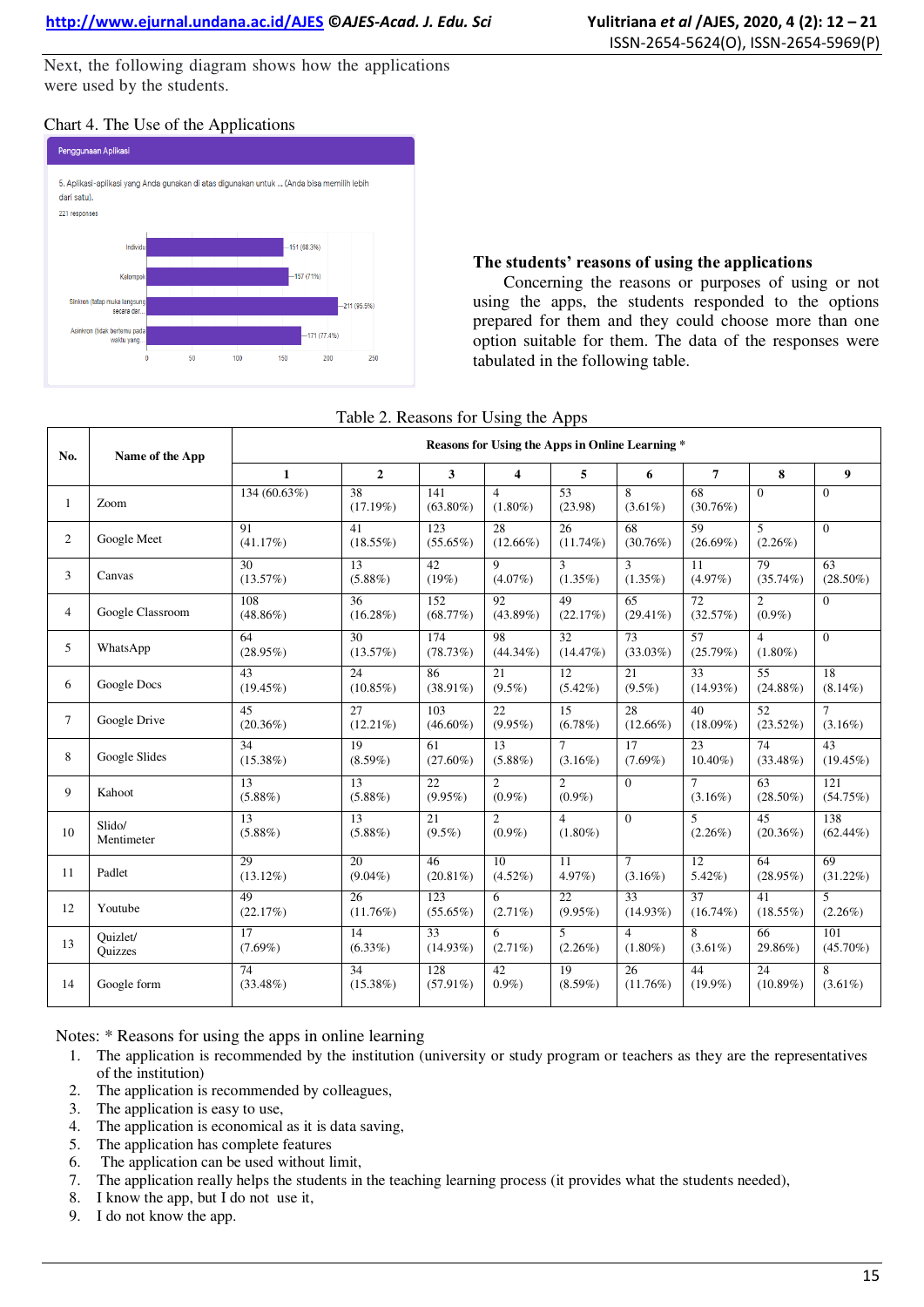**21** 

ISSN-2654-5624(O), ISSN-2654-5969(P)

| No.            | <b>The Name</b>            | Rating<br>1=the lowest rating means the worst app<br>$5$ = the highest rating means the best app |                             |                             |                   |                         |                   |  |  |  |
|----------------|----------------------------|--------------------------------------------------------------------------------------------------|-----------------------------|-----------------------------|-------------------|-------------------------|-------------------|--|--|--|
|                | of the App                 | I don't know<br>the app                                                                          | $\mathbf{1}$                | $\overline{2}$              | 3                 | $\overline{\mathbf{4}}$ | 5                 |  |  |  |
| 1              | Zoom                       | $\theta$                                                                                         | 3(1.35%)                    | $\overline{2}$<br>$(0.9\%)$ | 31<br>$(14.02\%)$ | 95<br>$(42.98\%)$       | 90<br>$(40.72\%)$ |  |  |  |
| $\overline{2}$ | Google Meet                | $\overline{4}$<br>$(1.8\%)$                                                                      | $\Omega$                    | 5<br>$(2.26\%)$             | 38<br>(17.19%)    | 83<br>(37.55%)          | 90<br>(40.72%)    |  |  |  |
| 3              | Canvas                     | 99<br>(44.76%)                                                                                   | 16<br>(7.23%)               | 46<br>$(20.81\%)$           | 41<br>$(18.55\%)$ | 14<br>(6.33%)           | 5<br>$(2.26\%)$   |  |  |  |
| $\overline{4}$ | Google Classroom           | $\Omega$                                                                                         | $\Omega$                    | $\Omega$                    | 8<br>$(3.61\%)$   | 60<br>$(27.14\%)$       | 153<br>(69.23%)   |  |  |  |
| 5              | WhatsApp                   | $\theta$                                                                                         | $\mathbf{0}$                | 5<br>$(2.26\%)$             | 15<br>$(6.78\%)$  | 48<br>$(21.71\%)$       | 152<br>(68.77%)   |  |  |  |
| 6              | Google Docs                | 48<br>$(21.71\%)$                                                                                | $\mathbf{0}$                | 10<br>$(4.52\%)$            | 44<br>$(19.9\%)$  | 65<br>$(29.41\%)$       | 52<br>$(23.52\%)$ |  |  |  |
| $\tau$         | Google Drive               | 32<br>(14.47%)                                                                                   | 3<br>$(1.35\%)$             | 11<br>$(4.97\%)$            | 46<br>$(20.81\%)$ | 81<br>$(36.65\%)$       | 48<br>$(21.71\%)$ |  |  |  |
| 8              | Google Slides              | 80<br>(36.19%)                                                                                   | $\overline{c}$<br>$(0.9\%)$ | 17<br>$((7.69\%)$           | 39<br>$(17.64\%)$ | 56<br>$(25.33\%)$       | 27<br>$(12.21\%)$ |  |  |  |
| 9              | Youtube                    | 24<br>$(10.85\%)$                                                                                | 7<br>$(3.16\%)$             | 5<br>$(2.26\%)$             | 33<br>$(14.93\%)$ | 59<br>$(26.69\%)$       | 93<br>$(42.08\%)$ |  |  |  |
| 10             | Slido/<br>Mentimeter       | 138<br>$(62.44\%)$                                                                               | 10<br>$(4.52\%)$            | 14<br>$(6.33\%)$            | 33<br>$(14.93\%)$ | 23<br>$(10.40\%)$       | 3<br>$(1.35\%)$   |  |  |  |
| 11             | Padlet                     | 94<br>(42.53%)                                                                                   | 13<br>$(5.88\%)$            | 16<br>$(7.23\%)$            | 42<br>(19%)       | 37<br>(16.74%)          | 19<br>$(8.59\%)$  |  |  |  |
| 12             | Loom Video                 | 65<br>$(29.41\%)$                                                                                | 11<br>(4.97%)               | 12<br>$(5.42\%$             | 43<br>$(19.45\%)$ | 61<br>$(27.60\%)$       | 29<br>$(13.12\%)$ |  |  |  |
| 13             | Ouizlet/<br><b>Ouizzes</b> | 119<br>$(53.84\%)$                                                                               | 9<br>$(4.07\%)$             | 10<br>$(4.52\%)$            | 34<br>$(15.38\%)$ | 31<br>$(14.02\%)$       | 18<br>(8.14%      |  |  |  |
| 14             | Google Form                | 16<br>$(7.23\%)$                                                                                 | $\mathbf{0}$                | 10<br>$(4.52\%)$            | 31<br>$(14.02\%)$ | 67<br>$(30.31\%)$       | 95<br>$(42.98\%)$ |  |  |  |

The next chart gives information about the rating that the students gave towards the applications they used. Table 3. Rating of the Apps

In order to emphasize the students' opinions towards the apps, they were asked on opinion whether the apps they used were helpful to facilitate the online learning or not. The result of the questionnaire was tabulated in the following table.

Table 4. Students' Opinion on the Applications

|                | Question: Is the application helpful in online learning? |                                          |                |              |                                                 |  |  |  |  |  |  |
|----------------|----------------------------------------------------------|------------------------------------------|----------------|--------------|-------------------------------------------------|--|--|--|--|--|--|
|                |                                                          | Number & Percentage of Students' Opinion |                |              |                                                 |  |  |  |  |  |  |
| No.            | Name of the Apps                                         | Definitely agree                         | Agree          | Do not agree | I don't know<br>because I don't<br>use the app. |  |  |  |  |  |  |
|                | Zoom                                                     | 102 (46.15%)                             | $115(52.03\%)$ | $4(1.8\%)$   | $\Omega$                                        |  |  |  |  |  |  |
| 2              | Google Meet                                              | 98 (44.34%)                              | 119 (53.84%)   | $\Omega$     | $3(1.35\%)$                                     |  |  |  |  |  |  |
| 3              | Canvas                                                   | 26(11.76%)                               | 74 (33.48%)    | 11 $(4.97%)$ | 110 (49.77%)                                    |  |  |  |  |  |  |
| $\overline{4}$ | Google Classroom                                         | 142 (64.25%)                             | 79 (35.74%)    | $\Omega$     | $\theta$                                        |  |  |  |  |  |  |
| 5              | WhatsApp                                                 | 124 (56.10%)                             | 94 (42.53%)    | 3(1.35%)     | $\Omega$                                        |  |  |  |  |  |  |
| 6              | Google Docs                                              | 54 (24.43%)                              | 101 (45.70%)   | $12(5.42\%)$ | 54 (24.43%)                                     |  |  |  |  |  |  |
| 7              | Google Drive                                             | 51 (23.07%)                              | 116 (52.48%)   | 15(6.78%)    | 39 (17.64%)                                     |  |  |  |  |  |  |
| 8              | Google Slides                                            | 30 (13.57%)                              | 87 (39.36%)    | $14(6.33\%)$ | 90 (40.72%)                                     |  |  |  |  |  |  |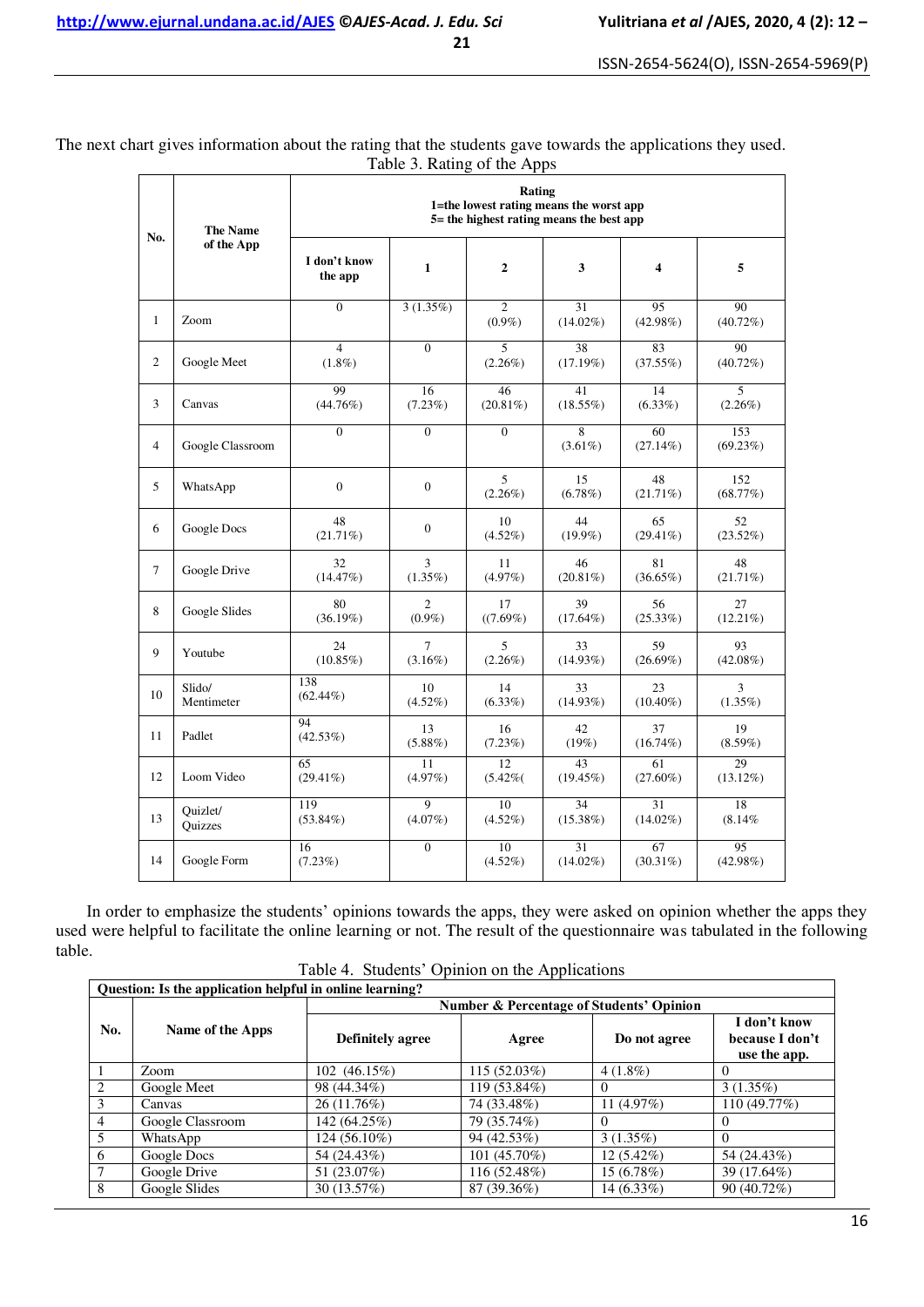#### **http://www.ejurnal.undana.ac.id/AJES ©***AJES-Acad. J. Edu. Sci* **Yulitriana** *et al* **/AJES, 2020, 4 (2): 12 –**

**21** 

ISSN-2654-5624(O), ISSN-2654-5969(P)

|    | Youtube          | 81 (36.65%)   | $100(45.24\%)$ | $16(7.23\%)$ | $24(10.85\%)$ |
|----|------------------|---------------|----------------|--------------|---------------|
| 10 | Kahoot           | $7(3.16\%)$   | 43 $(19.45\%)$ | $14(6.33\%)$ | 157 (71.04%)  |
|    | Slido/Mentimeter | $5(2.26\%)$   | 37 (16.74%)    | $17(7.69\%)$ | 162 (73.30%)  |
| 12 | Quizlet/Quizzes  | $21(9.5\%)$   | 53 (23.98%)    | $16(7.23\%)$ | 131 (59.27%)  |
|    | Google Form      | $96(43.43\%)$ | $103(46.60\%)$ | $5(2.26\%)$  | 17 (7.69%)    |

The next table contains the data of the students' favorite apps. Each student was required to mention three (3) apps they most liked and the results were as the following:

Table 5. Students" Favorite Applications for Online Learning

| 1  | Google Classroom | 190            | 85.97% |
|----|------------------|----------------|--------|
| 2  | Zoom             | 165            | 74.66% |
| 3  | WhatsApp         | 107            | 48.41% |
| 5  | Google Meet      | 105            | 47.51% |
| 6  | Youtube          | 26             | 11.76% |
| 7  | Google Form      | 24             | 10.85% |
| 8  | Loom Video       | 8              | 3.61%  |
| 9  | Canvas           | 6              | 2.71%  |
| 10 | Google Docs      | 5              | 2.26%  |
| 11 | Padlet           | $\overline{4}$ | 1.80%  |
| 12 | Google Drive     | 3              | 1.35%  |
| 13 | Canva            | $\overline{c}$ | 0.90%  |
| 14 | Ouizlet          | 1              | 0.45%  |
| 15 | Google Translate |                | 0.45%  |
| 16 | Line             |                | 0.45%  |
| 17 | Gmail            |                | 0.45%  |

This last table for this sub-chapter gives the information about the reasons why the students chose three favorite applications in Table 5. There were 216 students who gave responses as required.

Table 6. Students" Reasons for Their Favorite Applications

| No.            | <b>Students' Reasons</b>                                                                                                       | Number of<br><b>Responses</b> | <b>Percentages</b> |
|----------------|--------------------------------------------------------------------------------------------------------------------------------|-------------------------------|--------------------|
| 1              | The application is easy to use.                                                                                                | 168                           | 77.77%             |
| $\overline{c}$ | It is quota saving                                                                                                             | 54                            | 25%                |
| $\overline{3}$ | It is connection friendly (It is<br>easy to access and it can be used<br>even in places that have limited<br>internet access). | 24                            | 11.11%             |
| 4              | It has many features.                                                                                                          | 24                            | 11.11%             |
| 5              | It is effective.                                                                                                               | 20                            | 9.25%              |
| 6              | It is often used/familiar                                                                                                      | 18                            | 8.33%              |
| $\overline{7}$ | It facilitates group work,<br>collaboration, and<br>communication.                                                             | 13                            | 6.01%              |
| 8              | It is unlimited.                                                                                                               | 10                            | 4.62%              |
| 9              | It helps to understand the<br>materials.                                                                                       | 9                             | 4.16%              |
| 10             | It facilitates synchronous<br>meeting with teachers and<br>friends.                                                            | 9                             | 4.16%              |
| 11             | The teacher's explanation can be<br>played repeatedly.                                                                         | 6                             | 2.77%              |
| 12             | It can be used asynchronously.                                                                                                 | 3                             | 1.38%              |
| 13             | It is recommended by the<br>institution.                                                                                       | 3                             | 1.38%              |
| 14             | It can be downloaded and used<br>offline.                                                                                      | 1                             | 0.46%              |

#### **Applicationsused by teachers at English Education Study Program**

There were 18 lecturers (75%) of 24 teachers who responded to the questionnaires. Some were civil servants (72.2%), but some were non-civil servants (27.8%). The following chart shows the data.

#### Chart 5. Respondents of the Questionnaire



The next chart (Chart 5) gives information whether the teachers conducted online learning, and all the teachers (100%) responded that they conducted the online teaching and learning.

#### Chart 6. Online Learning



The following chart gives the information about applications used by the teachers for online learning and the percentages of the teachers using the apps.

#### Chart 7. Applications Used for Online Learning

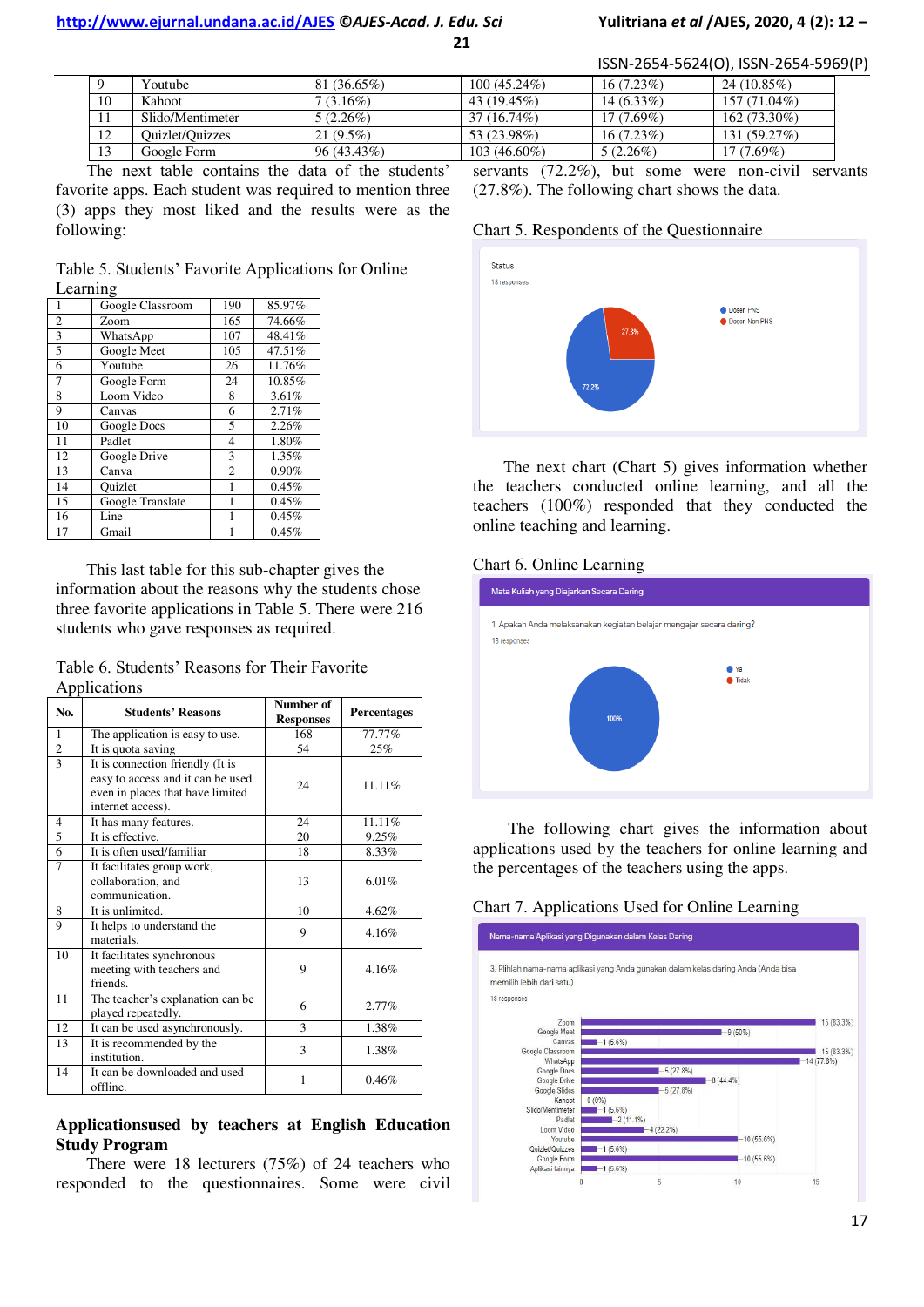ISSN-2654-5624(O), ISSN-2654-5969(P)

In order to have more organized data, the information from the chart was tabulated in the following table. The applications were ordered from the highest percentages of use to the lowest percentages of use.

| Table 7. Applications Used for Online Learning |
|------------------------------------------------|
|------------------------------------------------|

| Name of the<br><b>Application</b> | Number of<br><b>Teachers Using</b><br>the App | <b>Percentages</b> |
|-----------------------------------|-----------------------------------------------|--------------------|
| Zoom                              | 15                                            | 83.3%              |
| Google Classroom                  | 15                                            | 83.3%              |
| WhatsApp                          | 14                                            | 77.8%              |
| Google Form                       | 10                                            | 55.6%              |
| Youtube                           | 10                                            | 55.6%              |
| Google Meet                       | 9                                             | 50%                |
| Google Drive                      | 8                                             | 44.4%              |
| Google Docs                       | 5                                             | 27.8%              |
| Google Slides                     | 5                                             | 27.8%              |
| Loom Video                        | 4                                             | 22.2%              |
| Padlet                            | $\overline{c}$                                | 11.1%              |
| Canvas                            |                                               | 5.6%               |
| Quizlet/Quizzes                   |                                               | 5.6%               |
| Slido/Mentimeter                  |                                               | 5.6%               |
| Lainnya                           |                                               | 5.6%               |
| Kahoot                            | 0                                             | $0\%$              |

The following chart gives information whether the apps used for individual or group learning as well as for synchronous or asynchronous learning.





From the chart above, we got information that the applications used by the teachers for individual (66.7%) and group learning (66.7%) as well as synchronous (72.2%) and asynchronous learning (83.3%).

### **Teachers' reasons for using the applications**

The following table provides information about the applications used by the teachers.

| N                   | Name of the          |                                  |                                      |                                        |                                        | Reasons for Using the Apps in Online Learning ** |                                                 |                                            |                                            |                                        |
|---------------------|----------------------|----------------------------------|--------------------------------------|----------------------------------------|----------------------------------------|--------------------------------------------------|-------------------------------------------------|--------------------------------------------|--------------------------------------------|----------------------------------------|
| $\bf{0}$            | App                  | $\mathbf{1}$                     | $\overline{2}$                       | 3                                      | $\overline{\mathbf{4}}$                | 5                                                | 6                                               | 7                                          | 8                                          | 9                                      |
| 1                   | Zoom                 | 5<br>(27.7)<br>$7%$ )            | $\overline{2}$<br>(11.<br>11<br>$\%$ | 9<br>(50)<br>%                         | $\mathbf{1}$<br>(5.5)<br>5%)           | $\overline{\mathbf{3}}$<br>(16.66)<br>$\%$ )     | $\mathbf{1}$<br>5.5<br>5%                       | 9<br>(50)<br>$\%$ )                        | $\overline{\mathbf{3}}$<br>(16.<br>66<br>% | $\overline{0}$                         |
| $\overline{c}$      | Google Meet          | $\mathbf{1}$<br>(5.55)<br>$\%$ ) | $\overline{c}$<br>(11.<br>11<br>%    | 6<br>(33.<br>33<br>%                   | $\overline{c}$<br>(11.<br>11<br>%      | $\mathbf{1}$<br>(5.55%<br>$\lambda$              | $\overline{4}$<br>(22.<br>22<br>%               | 5<br>(27.<br>77<br>%                       | 7<br>(38.<br>88<br>%                       | $\mathbf{0}$                           |
| 3                   | Canvas               | $\mathbf{0}$                     | $\overline{0}$                       | $\mathbf{1}$<br>(5.5)<br>5%)           | $\overline{0}$                         | $\mathbf{1}$<br>(5.55%<br>1                      | $\mathbf{1}$<br>(5.5)<br>5%                     | $\mathbf{1}$<br>(5.5)<br>$5\%$             | 11<br>(61.<br>11<br>%                      | 6<br>(33.<br>33<br>%                   |
| $\overline{4}$      | Google<br>Classroom  | $\overline{0}$                   | 4<br>(22.<br>22<br>%                 | 9<br>(50)<br>%                         | 5<br>(27.<br>77<br>$\%$ )              | $\overline{4}$<br>(22.22)<br>$\%$ )              | 5<br>(27.<br>77<br>$\%$ )                       | $\overline{q}$<br>(50)<br>%                | $\overline{\mathbf{3}}$<br>(16.<br>66<br>% | $\overline{0}$                         |
| 5                   | WhatsApp             | $\overline{1}$<br>(5.55)<br>$\%$ | $\overline{0}$                       | 13<br>(72.<br>22<br>$\%$               | 6<br>(33.<br>33<br>$\%$                | $\overline{0}$                                   | 8<br>(44.<br>44<br>$\%$ )                       | 7<br>(38.<br>88<br>%                       | $\overline{2}$<br>(11.<br>11<br>%          | $\overline{0}$                         |
| 6                   | Google Docs          | $\overline{0}$                   | $\overline{1}$<br>(5.5)<br>5%)       | 3<br>(16.<br>66<br>%                   | ī<br>(5.5)<br>5%)                      | $\overline{0}$                                   | $\overline{2}$<br>(11.<br>11<br>%               | $\overline{2}$<br>(11.<br>11<br>%          | 11<br>61.<br>11<br>$\%$                    | ī<br>(5.5)<br>5%)                      |
| 7                   | Google Drive         | $\overline{0}$                   | $\overline{0}$                       | 7<br>(38.<br>88<br>$\%$ )              | $\overline{c}$<br>(11.<br>11<br>$\%$ ) | $\mathbf{1}$<br>(5.55%<br>$\mathcal{E}$          | 3<br>(16.<br>66<br>$\%$                         | $\overline{\mathbf{3}}$<br>(16.<br>66<br>% | 7<br>(38.<br>88<br>$\%$                    | $\overline{2}$<br>(11.<br>11<br>$\%$ ) |
| 8                   | Google Slides        | $\overline{0}$                   | $\overline{0}$                       | 5<br>(27.<br>77<br>%                   | ī<br>(5.5)<br>5%)                      | $\mathbf{1}$<br>(5.55%<br>$\lambda$              | $\mathbf{1}$<br>(5.5)<br>5%)                    | $\overline{\mathbf{3}}$<br>(16.<br>66<br>% | 9<br>(50)<br>%                             | $\overline{4}$<br>(22.<br>22<br>$\%$   |
| 9                   | Kahoot               | $\overline{0}$                   | $\overline{0}$                       | $\theta$                               | $\mathbf{0}$                           | $\overline{0}$                                   | $\mathbf{0}$                                    | $\mathbf{0}$                               | 13<br>(72.<br>22<br>$\%$                   | 5<br>(27.<br>77<br>$\%$                |
| 1<br>$\Omega$       | Slido/<br>Mentimeter | $\overline{0}$                   | $\overline{0}$                       | ī<br>(5.5)<br>$5\%$ )                  | $\overline{0}$                         | $\overline{0}$                                   | $\overline{0}$                                  | $\overline{0}$                             | 9<br>(50)<br>$\%$ )                        | 8<br>(44.<br>44<br>$\%$ )              |
| 1<br>1              | Padlet               | $\overline{0}$                   | $\overline{0}$                       | $\overline{2}$<br>(11.<br>11<br>%      | ī<br>(5.5)<br>5%)                      | ī<br>(5.55%<br>$\lambda$                         | $\overline{1}$<br>(5.5)<br>5%)                  | $\overline{0}$                             | 9<br>(50)<br>$\%$                          | 7<br>(38.<br>88<br>%                   |
| 1<br>$\overline{2}$ | Youtube              | $\overline{0}$                   | $\overline{0}$                       | 5<br>(27.<br>77<br>$\%$                | $\overline{0}$                         | $\mathbf{0}$                                     | $\overline{3}$<br>(16.<br>66<br>%               | 8<br>(44.<br>44<br>%                       | 7<br>(38.<br>88<br>$\%$                    | $\theta$                               |
| 1<br>3              | Quizlet/<br>Quizzes  | $\overline{0}$                   | $\overline{0}$                       | $\overline{c}$<br>(11.<br>11<br>$\%$ ) | $\overline{0}$                         | $\mathbf{1}$<br>(5.55%<br>$\lambda$              | $\theta$                                        | $\mathbf{0}$                               | 10<br>(55.<br>55<br>$\%$ )                 | 6<br>(33.<br>33<br>$\%$ )              |
| 1<br>4              | Google form          | $\overline{0}$                   | $\mathbf{1}$<br>(5.5)<br>5%)         | 7<br>(38,<br>88<br>%                   | $\mathbf{1}$<br>(5.5)<br>5%)           | $\mathbf{1}$<br>(5.55%<br>$\mathcal{E}$          | $\overline{\mathbf{3}}$<br>(16.<br>66<br>$\%$ ) | 5<br>(27,<br>77<br>%                       | 7<br>(38.<br>88<br>$\%$                    | $\mathbf{1}$<br>(5.5)<br>5%)           |
| 1<br>5              | Lainnya              | $\overline{0}$                   | $\overline{0}$                       | $\mathbf{0}$                           | $\overline{0}$                         | $\mathbf{0}$                                     | $\mathbf{0}$                                    | 1<br>(5.5)<br>5%)                          | 8<br>(44.<br>44<br>%                       | 10<br>(55.<br>55<br>$\%$               |

Notes: \*\* Reasons for using the apps in online learning

- 1. The application is recommended by the institution (university or study program or lecturers as they are the representatives of the institution)
- 2. The application is recommended by the colleagues,
- 3. The application is easy to use,
- 4. The application is economical as it was data saving,
- 5. The application has complete features
- 6. The application can be used without limit,
- 7. The application really helps the students in the teaching learning process,
- 8. I know the apps, but I don"t not use it,
- 9. I do not know the app.

The following table gives the data of the rating the teachers gave towards the applications used. The table shows the number of teachers using the applications and the percentages of teachers giving the ratings.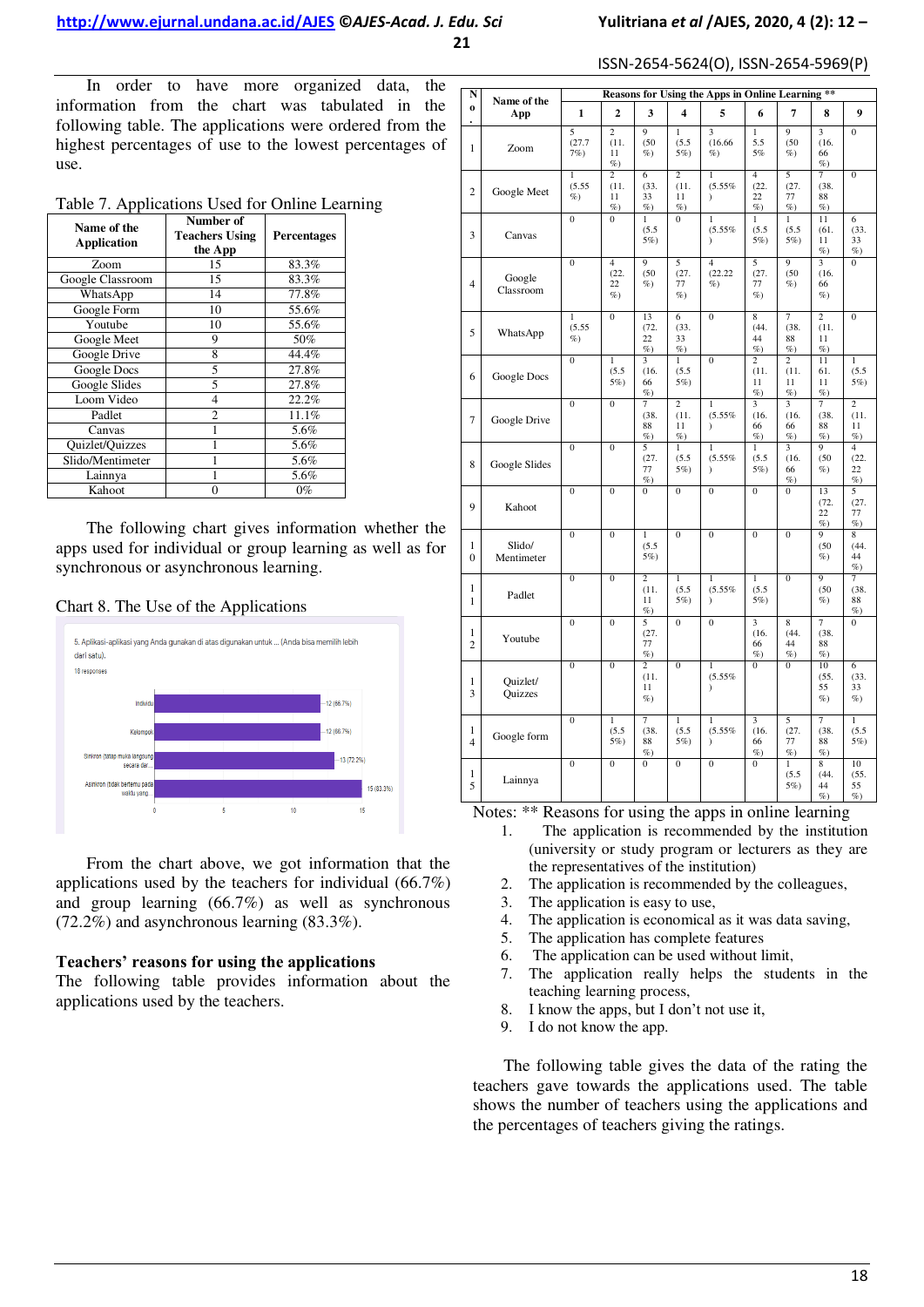Table 9. Rating of the Applications

| No.            | raone <i>7</i> . Kaamg or the <i>r</i> ippheatrons<br><b>The Name</b> | Rating<br>1=the lowest rating means the worst app<br>5= the highest rating means the best app |                                         |                                     |                               |                               |                                          |  |  |  |
|----------------|-----------------------------------------------------------------------|-----------------------------------------------------------------------------------------------|-----------------------------------------|-------------------------------------|-------------------------------|-------------------------------|------------------------------------------|--|--|--|
|                | of the App                                                            | I don't<br>know the<br>app                                                                    | 1                                       | 2                                   |                               | 4                             | 5                                        |  |  |  |
| 1              | Zoom                                                                  | 2<br>$(11.11\%)$                                                                              | $\Omega$                                | $\mathbf{0}$                        | $\mathbf{0}$                  | 6<br>(33.33%)                 | 10<br>(55.55)<br>%                       |  |  |  |
| $\overline{c}$ | Google<br>Meet                                                        | $\overline{\mathbf{3}}$<br>(16.66)                                                            | $\mathbf{0}$                            | $\mathbf{1}$<br>(5.55%<br>$\lambda$ | $\overline{4}$<br>$(22.22\%)$ | 8<br>$(44.44\%)$              | $\overline{\phantom{a}}$<br>(11.11)<br>% |  |  |  |
| 3              | Canvas                                                                | 12<br>$(66.66\%)$                                                                             | $\overline{c}$<br>(11.11)<br>%          | 1<br>(5.55%                         | 1<br>$(5.55\%)$               | $\overline{c}$<br>$(11.11\%)$ | $\Omega$                                 |  |  |  |
| $\overline{4}$ | Google<br>Classroom                                                   | $\overline{2}$<br>$(11.11\%)$                                                                 | $\Omega$                                | $\overline{0}$                      | $\overline{0}$                | $\overline{4}$<br>$(22.22\%)$ | 12<br>(66.66)<br>%                       |  |  |  |
| 5              | WhatsApp                                                              | 1<br>$(5.55\%)$                                                                               | $\mathbf{0}$                            | $\mathbf{0}$                        | 3<br>$(16.66\%)$              | $\overline{4}$<br>$(22.22\%)$ | 10<br>(55.5%<br>$\mathcal{E}$            |  |  |  |
| 6              | Google<br>Docs                                                        | 8<br>$(44.44\%)$                                                                              | $\mathbf{0}$                            | $\mathbf{1}$<br>(5.55%              | $\overline{4}$<br>$(22.22\%)$ | 1<br>$(5.55\%)$               | $\overline{4}$<br>(22.22)<br>%           |  |  |  |
| $\overline{7}$ | Google<br>Drive                                                       | 6<br>$(33.33\%)$                                                                              | $\Omega$                                | $\mathbf{1}$<br>(5.55%<br>$\lambda$ | 1<br>$(5.55\%)$               | $\overline{c}$<br>$(11.11\%)$ | $\overline{8}$<br>(44.44)<br>%           |  |  |  |
| 9              | Youtube                                                               | $\overline{4}$<br>$(22.22\%)$                                                                 | $\mathbf{1}$<br>(5.55%<br>$\mathcal{E}$ | $\mathbf{0}$                        | $\overline{c}$<br>$(11.11\%)$ | 5<br>(27.77%)                 | 6<br>(33.33)<br>%                        |  |  |  |
| 10             | Slido/<br>Mentimeter                                                  | 11<br>$(61.11\%)$                                                                             | $\overline{2}$<br>(11.11)<br>$\%$ )     | $\mathbf{0}$                        | $\overline{4}$<br>$22.22\%$   | 1<br>$(5.55\%)$               | $\mathbf{0}$                             |  |  |  |
| 11             | Padlet                                                                | 10<br>$(55.55\%)$                                                                             | $\mathbf{1}$<br>(5.55%                  | $\overline{2}$<br>(11.11)<br>$\%$ ) | $\mathbf{1}$<br>$(5.55\%)$    | 3<br>$(16.66\%)$              | $\mathbf{1}$<br>(5.55%                   |  |  |  |
| 13             | Quizlet/<br>Quizzes                                                   | 12<br>$(66.66\%)$                                                                             | $\overline{1}$<br>(5.55%<br>$\lambda$   | $\mathbf{0}$                        | $\overline{c}$<br>$(11.11\%)$ | 2<br>$(11.11\%)$              | $\overline{1}$<br>(5.55%<br>€            |  |  |  |
| 14             | Google<br>Form                                                        | 5<br>(27.77%)                                                                                 | $\bf{0}$                                | 1<br>(5.55%<br>$\lambda$            | 1<br>$(5.55\%)$               | 5<br>(27.77%)                 | 6<br>(33.33)<br>%                        |  |  |  |
| 15             | Kahoot                                                                | 12<br>$(66.66\%)$                                                                             | $\boldsymbol{0}$                        | ī<br>(5.55%<br>$\lambda$            | 3<br>$(16.66\%)$              | $\boldsymbol{0}$              | $\overline{c}$<br>(11.11)<br>$\%$        |  |  |  |
| 16             | Lainnya                                                               | 13<br>$(72.22\%)$                                                                             | 1<br>(5.55%<br>$\mathcal{E}$            | $\mathbf{0}$                        | 3<br>$(16.66\%)$              | $\bf{0}$                      | 1<br>(5.55%<br>$\lambda$                 |  |  |  |

To get more information about the teachers" opinion on the applications whether the applications did help them in teaching and learning process, this table informs the number of the teachers using the applications and the percentages of the number of the teachers using the applications.

Table 10. Teachers' Opinion on the Applications

| Question: Is the application helpful in online learning? |                      |                             |                                           |                                |                                                     |  |  |  |  |
|----------------------------------------------------------|----------------------|-----------------------------|-------------------------------------------|--------------------------------|-----------------------------------------------------|--|--|--|--|
|                                                          |                      |                             | Number & Percentage of Lecturers' Opinion |                                |                                                     |  |  |  |  |
| No.                                                      | Name of the<br>Apps  | Definitely<br>agree         | Agree                                     | D <sub>0</sub><br>not<br>agree | don't<br>know<br>because I<br>don't use<br>the app. |  |  |  |  |
| 1                                                        | Zoom                 | 12<br>$(66.66\%)$           | 5<br>(27.77%)                             | $\Omega$                       | 1<br>$(5.55\%)$                                     |  |  |  |  |
| $\overline{c}$                                           | Google Meet          | 6<br>(33.33%)               | $\boldsymbol{8}$<br>$(44.44\%)$           | $\Omega$                       | $\Delta$<br>$(22.22\%)$                             |  |  |  |  |
| 3                                                        | Canvas               | 1<br>$(5.55\%)$             | $\mathbf{3}$<br>$(16.66\%)$               | $\Omega$                       | 14<br>(77.77%)                                      |  |  |  |  |
| 4                                                        | Google<br>Classroom  | 11<br>$(61.11\%)$           | 6<br>$(33.33\%)$                          | $\Omega$                       | 1<br>$(5.55\%)$                                     |  |  |  |  |
| 5                                                        | WhatsApp             | 11<br>$(61.11\%)$           | 6<br>(33.33%)                             | $\Omega$                       | 1<br>$(5.55\%)$                                     |  |  |  |  |
| 6                                                        | Google Docs          | $\mathbf{a}$<br>$(16.66\%)$ | $\overline{\phantom{0}}$<br>(27.77%)      | $\Omega$                       | 10<br>(55.55%)                                      |  |  |  |  |
| 7                                                        | Google Drive         | 6<br>(33.33%)               | $\overline{\phantom{0}}$<br>(27.77%)      | $\Omega$                       | 7<br>(38.88%)                                       |  |  |  |  |
| 8                                                        | <b>Google Slides</b> | 4<br>$(22.22\%)$            | Δ<br>$(22.22\%)$                          | $\Omega$                       | 10<br>$(55.55\%)$                                   |  |  |  |  |
| 9                                                        | Youtube              | $\mathbf{Q}$<br>$(44.44\%)$ | Δ<br>$(22.22\%)$                          | $\mathbf{0}$                   | 6<br>$(33.33\%)$                                    |  |  |  |  |
| 10                                                       | Kahoot               | 1<br>$(5.55\%)$             | Δ<br>$(22.22\%)$                          | $\Omega$                       | 13<br>$(72.22\%)$                                   |  |  |  |  |
| 11                                                       | Slido/Mentimeter     | $\Omega$                    | $\Delta$<br>$(22.22\%)$                   | $\Omega$                       | 14<br>(77.77%)                                      |  |  |  |  |
| 12                                                       | Quizlet/Quizzes      | $\mathbf{1}$<br>$(5.55\%)$  | 5<br>(27.77%)                             | 1<br>(5.55%                    | 11<br>$(61.11\%)$                                   |  |  |  |  |
| 13                                                       | Google Form          | 8<br>$(44.44\%)$            | $\overline{\mathbf{4}}$<br>$(22.22\%)$    | 1<br>(5.55%                    | 5<br>(27.77%)                                       |  |  |  |  |

The following table gives information about the teachers' favorite applications.

Table 11. Teachers' Favorite Applications for Online Learning

| No.            | Name of the<br>App | Number of<br>lecturers who<br>like the app | Percentage |
|----------------|--------------------|--------------------------------------------|------------|
|                | Google             | 16                                         | 88.88%     |
|                | Classroom          |                                            |            |
| 2              | Zoom               | 11                                         | 61.11%     |
| 3              | WhatsApp           | 9                                          | 50%        |
| $\overline{4}$ | Google Meet        |                                            | 38.88%     |
| 5              | Google Form        | 4                                          | 22.22%     |
| 6              | Google Slides      | 2                                          | 11.11%     |
| 7              | Mentimeter         | 1                                          | 5.55%      |
| 8              | Youtube            |                                            | 5.55%      |
| 9              | Kahoot             |                                            | 5.55%      |
| 10             | Google Docs        |                                            | 5.55%      |

The last table gives the information about the reasons why the teachers chose three favorite applications.

| Table 12. Teachers' Reasons for Their Favorite |  |  |
|------------------------------------------------|--|--|
| Applications                                   |  |  |

| ″ 1⊤<br>No.    | Lecturers'                                                                                                                              | Number of        | <b>Percentages</b> |
|----------------|-----------------------------------------------------------------------------------------------------------------------------------------|------------------|--------------------|
|                | <b>Reasons</b>                                                                                                                          | <b>Responses</b> | of Responses       |
| 1              | The application is<br>easy to use.                                                                                                      | 12               | 66.66%             |
| $\overline{2}$ | It is often<br>used/familiar                                                                                                            | $\overline{4}$   | 22.22%             |
| 3              | It is connection<br>friendly (It is easy<br>to access and it can<br>be used even in<br>places that have<br>limited internet<br>access). | $\overline{4}$   | 22.22%             |
| $\overline{4}$ | It is quota saving                                                                                                                      | 3                | 16.66%             |
| $\overline{5}$ | It has many<br>features.                                                                                                                | 3                | 16.66%             |
| 6              | It is unlimited.                                                                                                                        | 3                | 16.66%             |
| $\overline{7}$ | It is suitable for<br>both individual and<br>group use.                                                                                 | $\overline{c}$   | 11.11%             |
| 8              | It is paper free.                                                                                                                       | $\mathbf{1}$     | 5.55%              |
| $\overline{9}$ | It is well-organized<br>app for multi-<br>purposes.                                                                                     | $\mathbf{1}$     | 5.55%              |
| 10             | It can be used for<br>evaluation tool.                                                                                                  | $\mathbf{1}$     | 5.55%              |
| 11             | It is interesting.                                                                                                                      | 1                | 5.55%              |
| 12             | It is good for<br>communication.                                                                                                        | $\mathbf{1}$     | 5.55%              |
| 13             | Teachers can give<br>feedback.                                                                                                          | $\mathbf{1}$     | 5.55%              |
| 14             | It promotes<br>interactive learning.                                                                                                    | 1                | 5.55%              |

From all the data, it can be discussed that the vast progress in technology and the demand for more advance use of technology in the teaching and learning process have caused many changes in teaching and learning process nowadays. Moreover, the Covid-19 pandemic has totally switched all the teaching and learning process from offline in to online in order to keep both the students and teachers safe from the pandemic. Therefore, teachers and students who were not familiar with technology should learn how to use technology for the teaching learning process in order to keep going during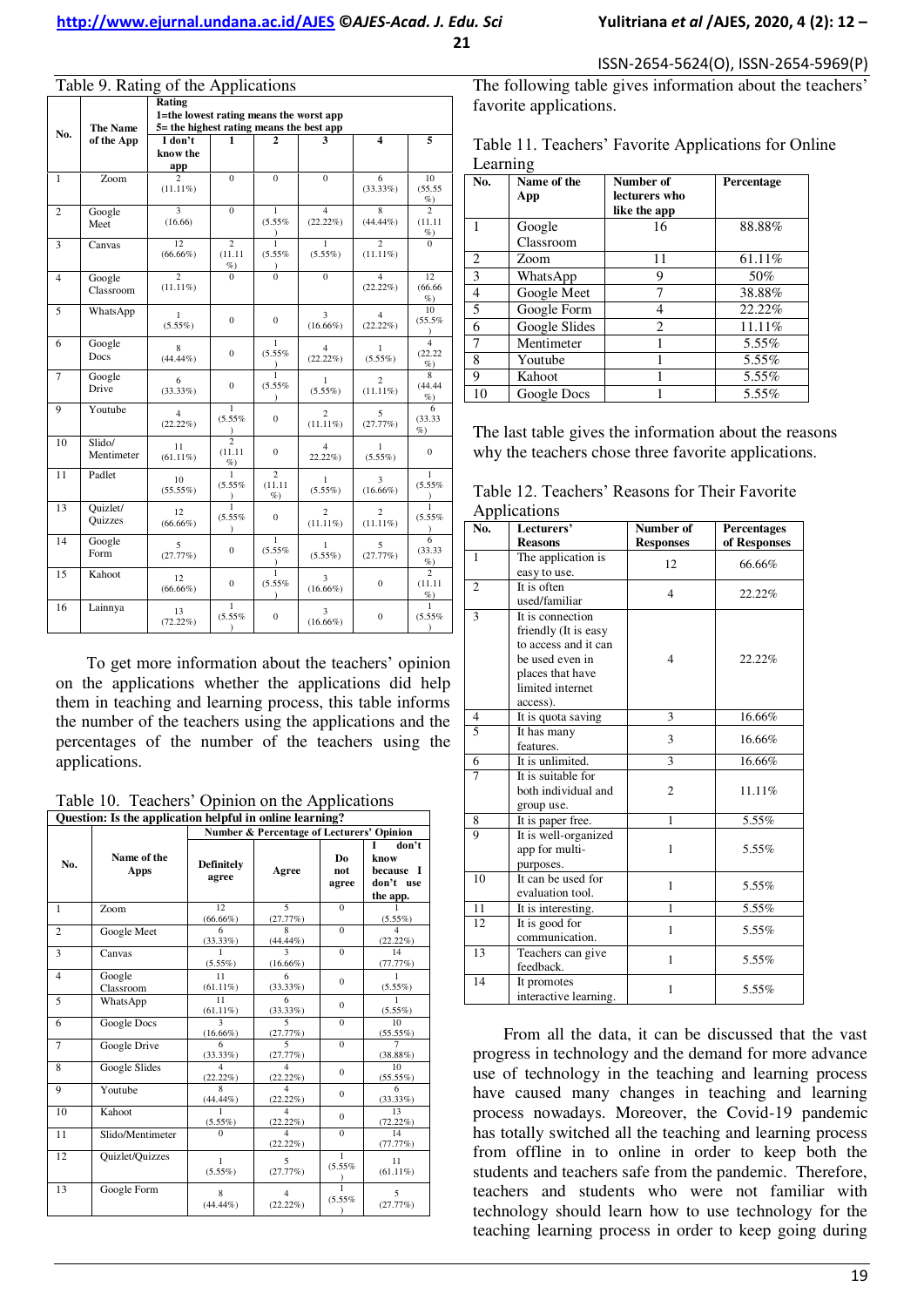ISSN-2654-5624(O), ISSN-2654-5969(P)

the pandemic. There is no exception, and it works the same for students and teachers.

Regarding the students' favorite application, five applications used by most of the students at the English Education Study Program were Google Classroom (85.97%), Zoom (74.66%), WhatsApp (48.41%), Google Meet  $(47.51\%)$ , YouTube  $(11.76\%)$ . From those applications, it can be noticed that there was a mixture of applications used for asynchronous (Google Classroom, YouTube, WhatsApp) and synchronous (Zoom, Google Meet, WhatsApp) learning. It is almost similar as the teachers" favorite applications. The difference is that Google Form is included in the five top lists of the teachers' favorite applications.

In Google Classroom and WhatsApp"s, teachers can share the materials and assignments in an organized way for each meeting, and they may insert YouTube links and Google Form links. Students can easily access the materials in organized folders in the Google Classroom and they can access them anytime they want to. It does not need face to face /synchronous meetings with the teachers. However, it is possible to have synchronous meetings using Google Classroom, but it is really hard work for the teachers, therefore teachers usually just responded to some of the students' questions or responses when they are speaking in the stream (the chat room), not all of them. For the students, it takes quite a long time waiting for the teachers' responses. In other word, Google classroom is effective for asynchronous learning, but not for synchronous one.

Zoom and Google Meet, on the other hand, are effective for synchronous meetings, as teachers and students can meet face to face virtually, teacher can explain the materials directly and students can directly ask questions, and teachers can respond to students' questions directly. One benefit of using Zoom is that it can have breakout rooms for group discussions. So, even in online meeting, teachers can assign students to work in small groups and help them if they have problems with the materials or assignment given during the meeting. However, unlike Google Classroom, Zoom cannot be used to organize the learning materials or to submit assignments, one Zoom meeting is only for explaining or presenting thing, asking and answering questions. When the class has assignments, they usually open them in the Google Classroom.

YouTube is in the fifth position and also Google Form are the favorite application chosen by the students as YouTube is very easy to access and the videos have good quality, while, Google Form is very helpful for both teachers and students as the scores can be counted automatically, so students can get direct and fast feedback.

Regarding the reasons on using the applications, both students and teachers share similar reasons, the difference is only on the percentages.

## **CONCLUSIONS**

Students and teachers at the English education Study Program UPR used various applications for online learning, such as Google Classroom, Zoom, Google Meet, WhatsApp, YouTube, and Google Form. The reasons in using those applications were to facilitate the needs for individual or group learning. Whether they are synchronous or asynchronous learning, it was depended on the aims and characteristics of the subject. It is lucky for the students and teachers as the government provide data freely. Therefore, the problem in this virtual class was the signal for the students who stay in regencies as Central Kalimantan is very vast and covered mostly by forests.

#### **REFERENCES**

Darmawan, Deni. 2014. Pengembangan E-Learning Teori dan Desain. Bandung: RemajaRosdakarya.

- Husein, R. and Pulungan, A.H. (2016).<br>SumberBelajarPenuniang PLPG 2017 *SumberBelajarPenunjang PLPG 2017* "Supporting Handbook for PLPG.2017" .Mata Pelajaran/ PaketKeahlian Bahasa Inggris. Bab I – X. Kemdikbud, Dirjen Guru danTenagaKependidikan.
- Kemendikbud. 2020.KuliahUmumMendikbudBertema "Reformasi Pendidikan Nasional["http://www.bppauddikmas](http://www.bppauddikmas-sulsel.id/umum/kuliah-umum-mendikbud-bertema-reformasi-pendidikan-nasional)[sulsel.id/umum/kuliah-umum-mendikbud](http://www.bppauddikmas-sulsel.id/umum/kuliah-umum-mendikbud-bertema-reformasi-pendidikan-nasional)[bertema-reformasi-pendidikan-nasional](http://www.bppauddikmas-sulsel.id/umum/kuliah-umum-mendikbud-bertema-reformasi-pendidikan-nasional)
- Kemendikbud.(2013). Kerangka Dasar dan Struktur Kurikulum 2013 "Curriculum Framework and Structure'. Jakarta: Kemendikbud.
- Naudu, Som. 2006. E-Learning Guidebooks of Principles, Procedures, and Practices. 2<sup>nd</sup> Revised Edition. Cemka
- Oktavianto, D.Angga. 2020.Merdeka Belajar. Accessed on June, 19, 2020, on [https://pendidikangeosains.id/membedah](https://pendidikangeosains.id/membedah-merdeka-belajar-mas-menteri/)[merdeka-belajar-mas-menteri/](https://pendidikangeosains.id/membedah-merdeka-belajar-mas-menteri/)
- PPG FKIP UNS, 2018. SyaratDosen dan Guru Penguji Uji Kinerja PPG "Qualification of Instructor and Teacher Examiner of PPG Performance Test". Accessed on a contract on  $\alpha$ [http://ppg.fkip.uns.ac.id/2018/05/25/syarat-ukin](http://ppg.fkip.uns.ac.id/2018/05/25/syarat-ukin-ppg/)[ppg/](http://ppg.fkip.uns.ac.id/2018/05/25/syarat-ukin-ppg/)
- PPG Spada. 2018. Hybrid Learning PPG DalamJabatan Modul Pedagogi dan Profesional "Pedagogy and Professional Modules" Accessed on [http://ppg.spada.brightspace.com](http://ppg.spada.brightspace.com/)
- PPG Spada. 2019. Hybrid Learning PPG DalamJabatan Modul Pedagogi dan Profesional "Pedagogy and Professional Modules" Accessed on [http://ppg.spada.brightspace.com](http://ppg.spada.brightspace.com/)
- Prasetyo, Banu and Trisyanti, D. 2018. RevolusiIndustri 4.0 Dan TantanganPerubahanSosial. *ProsidingSemateksos 3 "Strategi Pembangunan Nasional Menghadapirevolusiindustri 4.0*". [http://iptek.its.ac.id.](http://iptek.its.ac.id/) 4417-11471-1-SM.pdf.
- Sunardi and Sujadi, I. (2016).*SumberBelajar Calon Peserta Program PLPG. KompetensiPedagogik*